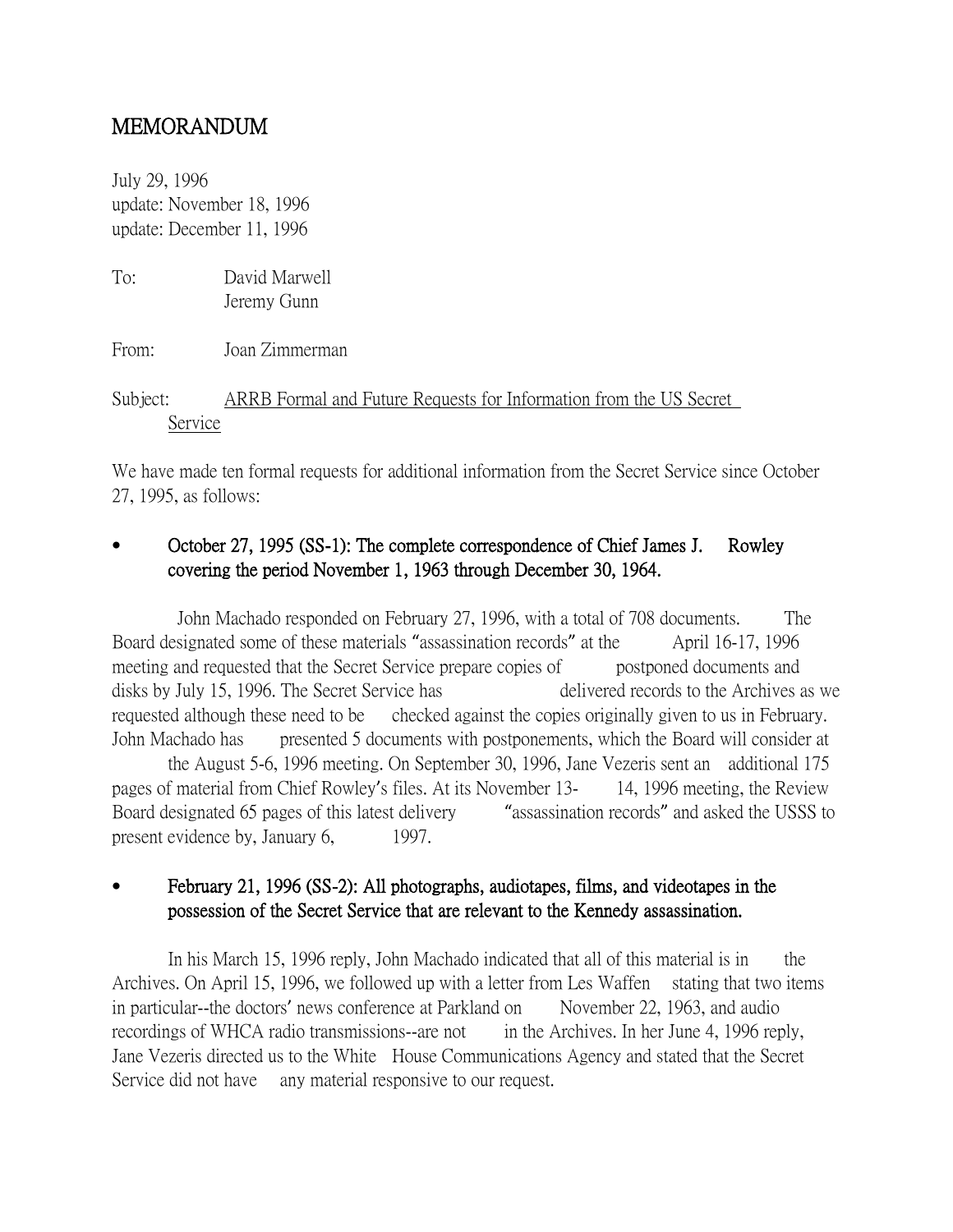We might still follow up with additional requests for (1) training films that include footage of the 6th floor of the TSBD obtained by the Secret Service, and (2) an interview of Clint Hill conducted by Mike Wallace.

#### February 23, 1996 (SS-3): Two files as follows: (1) Presidential Protective Division Shift Reports of Unusual Incidents, 1960, 1963-1966 and (2) All Secret Service files on Richard Case Nagell.

John Machado responded on April 5, 1996, with the shift reports, which the Board declared "assassination records" at its May 13-14, 1996 meeting. On May 6, 1996, I asked John Machado to deliver the Nagell file to our office by the close of business on May 10, 1996, and he did. The Board asked the Secret Service to present postponement requests by August 15, 1996. As of November 18, 1996, we are still waiting for third agency referrals from the Nagell file to be returned.We have set the Review Board's date for review as January 8, 1997.

## April 3, 1996 (SS-4): Protective Survey Reports, USSS Archives Materials, and Newsclips.

Jane Vezeris responded on July 10, 1996, with a cassette tape recording of an interview of Chief Rowley (August 1963) and several protective surveys (October-November 1963). The Board will be able to designate these materials

"assassination records" at the August 5-6, 1996 meeting. [The Board's decision on the protective surveys will have implications for the four surviving boxes of protective surveys being held by Steve Tilley at the JFK Collection.] She requested an explanation for why we wanted some of the items and indicated that some of the other material is already in the Archives. It is not there. We will respond shortly. At its November 13-14, 1996 meeting, the Review Board designated "The Evolution of [Secret Service] Protective Policies, Practices and Procedures" an "assassination record" and requested evidence by January 6, 1997. The Board has proposed that The Record for the years 1960 through 1965 be placed in the Textual Reference Division. The Review Board voted to open the Miami and Tampa surveys. The Secret Service had already forwarded the other 6 surveys directly to the Archives. John Machado has indicated that he will forward newsclippings to the Archives. We will need to confirm this.

#### April 8, 1996 (SS-5): Closed Case Files for Roy Kellerman and Edward Tucker.

On May 7, 1996, Jane Vezeris asked us to explain why we wanted these files, and we replied on June 7, 1996. See SS-8 below. As of November 13-14, 1996, the Secret Service has commented on these files but has not made them available for our inspection.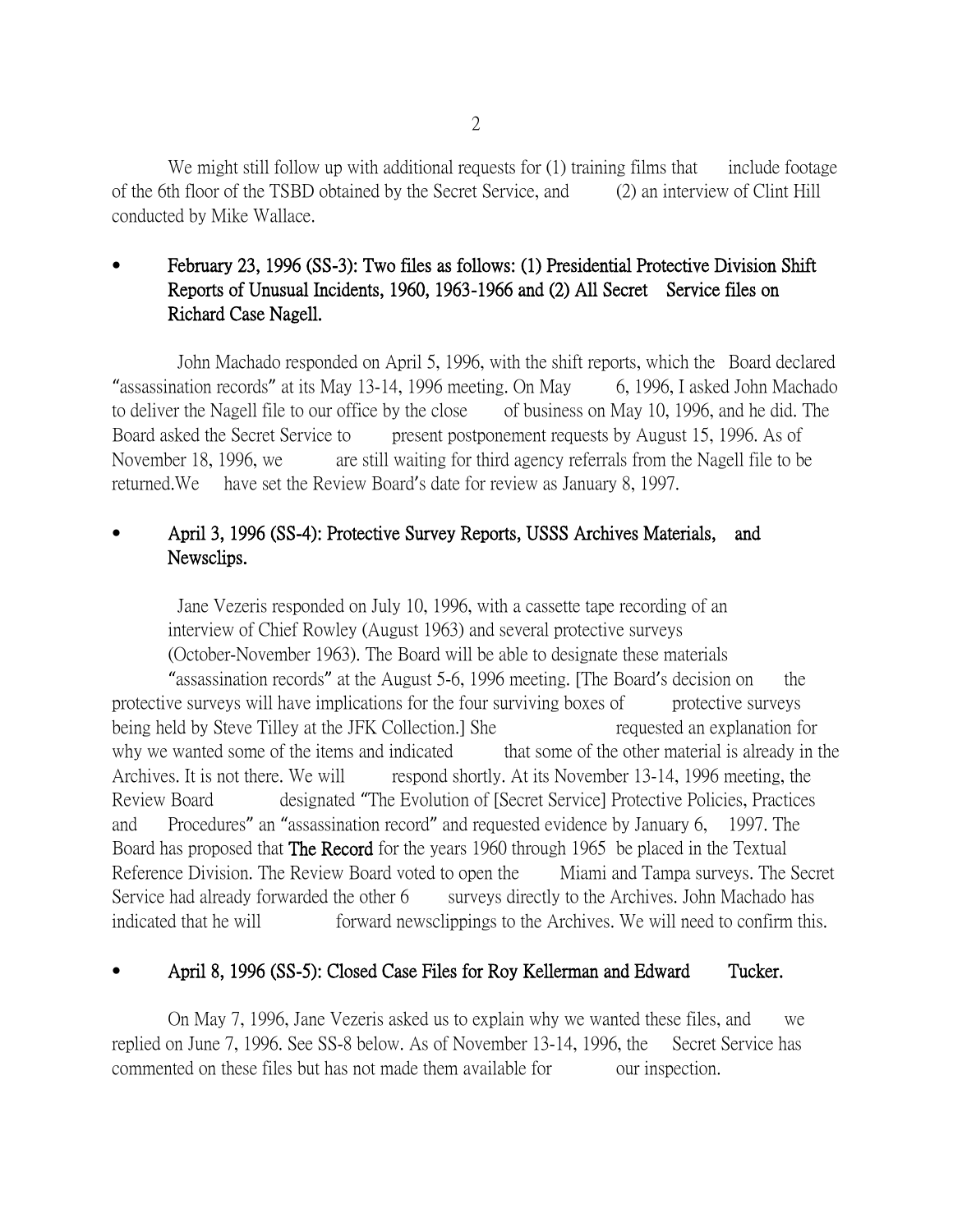# May 29, 1996 (SS-6): Seven Cross- referenced case files listed in Protect Subject Abstract of Lee Harvey Oswald.

No response yet from John Machado. Update: On October 29, 1996, the Secret Service responded with 6 computer abstracts and materials from a "non-referred file." At the November 13-14, 1996 meeting, the Review Board designated 2 of the computer abstracts "assassination" related" and requested evidence by January 6, 1997.

#### June 3, 1996 (SS-7): All files and information on six individuals.

No response yet from John Machado. Update: On October 29, 1996, the Secret Service provided one computer abstract for Lauchli, and a portion of Abraham Bolden's file. The Service had no record of David Ferrie or Larrie Schmidt; the other two files await referred documents from the FBI. Board declared materials assassination records at the November 13-14, 1996 meeting; requested evidence by January 6, 1997.

# July 19, 1996 (SS-8): Personnel Files and Internal Review Files for three more Secret Service employees in addition to Kellerman and Tucker.

On July 23, 1996, John Machado called to say that he would need to get these materials at Suitland. On November 6, 1996, Jane Vezeris referred us to her July 24, 1996 letter pertaining to our request for files on Tucker and Kellerman, and Vezeris summarized the Service's response to our request for files on Kelley, Greer and Fox: they will not make the files available to us. Vezeris said personnel files are in St. Louis: Dave is going to St. Louis to obtain files (Dec. 19-20, 1996)

## October 10, 1996 (SS-9): Letters of Understanding, PRS-WHD Notes, and COS Records.

We requested an update of the Service search on October 29, 1996, and John Machado came to our office to explain that he had not been able thus far to locate any of this material. We requested a written response by November 10, 1996. As of November 18, 1996, we have received no response to this request. Received USSS response December 11, 1996 [letter dated December 5, 1996. No materials directly responsive to our request.

## November 8, 1996 (SS-10): Files on Individuals Requested by the HSCA.

We requested a response by January 7, 1997, for these 109 files.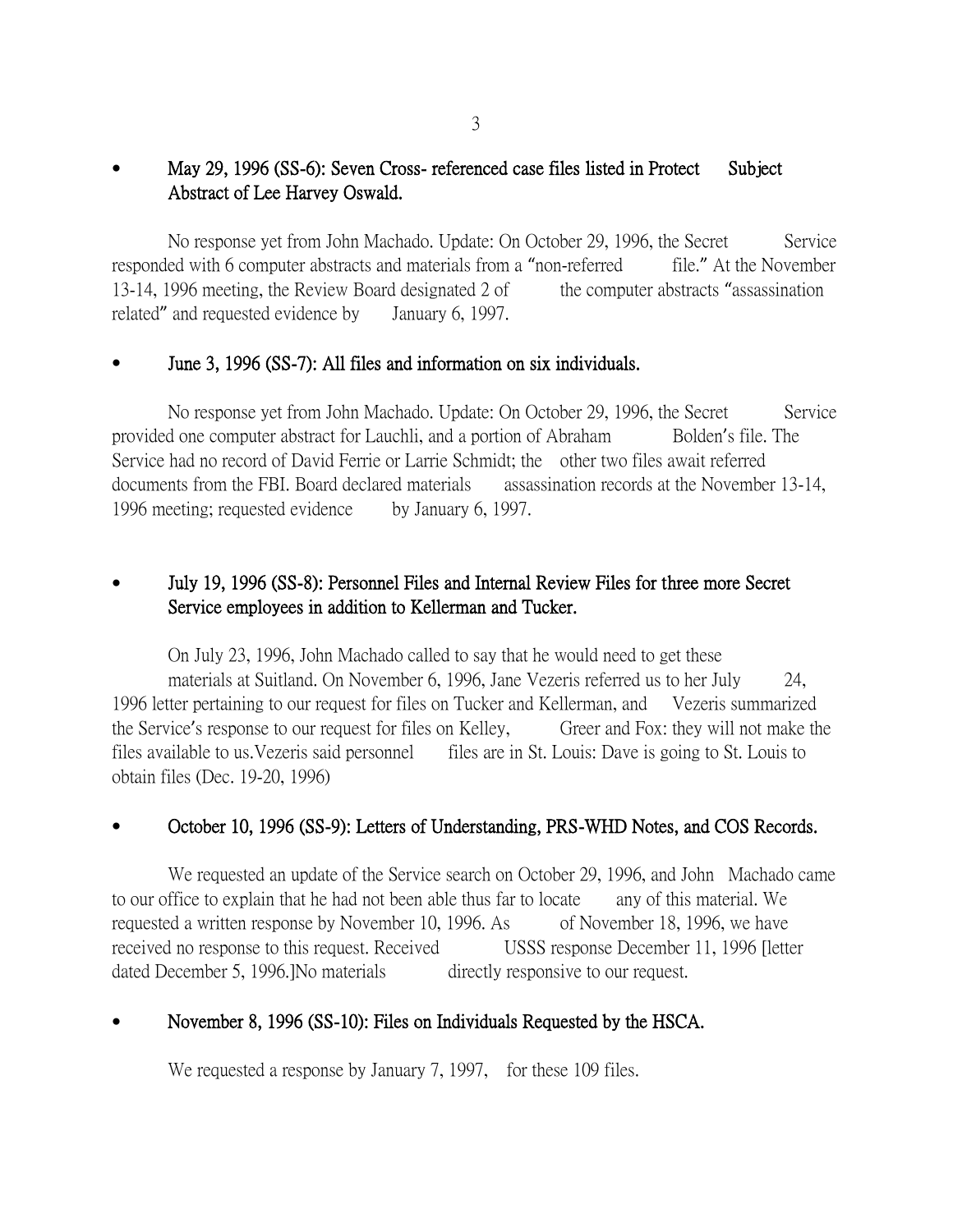|  |  |  |  |  |  |  |  | * * * * * * * * * * * * * |  |  |  |  |
|--|--|--|--|--|--|--|--|---------------------------|--|--|--|--|
|--|--|--|--|--|--|--|--|---------------------------|--|--|--|--|

In addition to the formal requests and responses, the Secret Service has delivered other materials for the Board's review. On April 5, 1996, John Machado brought records from Secret Service files categorized as "The President-General," "Protective Research-General," survey reports, Warren Commission material, HSCA correspondence, and miscellaneous items totalling over 1400 pages. He also brought a "Director's Briefing Book," which omitted pp. 145-151 [National Security Agency agreement with USSS], which we have requested. In our letter of June 18, 1996, we asked the Secret Service to prepare postponements and deliver disks for this material by September 13, 1996.

In our June 17, 1996 letter, we asked the Secret Service to prepare the Eileen Dinneen materials by September 16, 1996.

In a telephone conversation with John Machado on July 3, 1996, I asked him to find material from the White House Detail--especially the PRS packet for the Texas trip. Robert Bouck directed our attention to this item in his April 30, 1996 interview. If Machado does not respond within the next couple of weeks, I will formalize this request in writing. This was formalized in the SS-9 request.

Our major pending issue with the Secret Service is their impending appeal of the Board's decisions regarding two memos by Eileen Dinneen and the 413 threat sheets. We have asked the Secret Service to respond with evidence by September 23, 1996. [The way this issue is resolved will affect future requests for USSS PRS files.] The Service responded on November

On July 24, 1996, we asked the Secret Service to review pages 1-53 of Chief Rowley's deposition with the House Select Committee and submit postponements by October 15, 1996. The Service decided not to take any postponements.

## Future Requests

13, 1996.

Future requests for Secret Service information will focus on the following:

1. Materials requested by the House Select Committee (especially Eileen Dinneen) which were viewed by but not received by the HSCA. This will include several (probably hundreds of) PRS files. We might wait for the resolution of the US Secret Service appeal before embarking on this request.